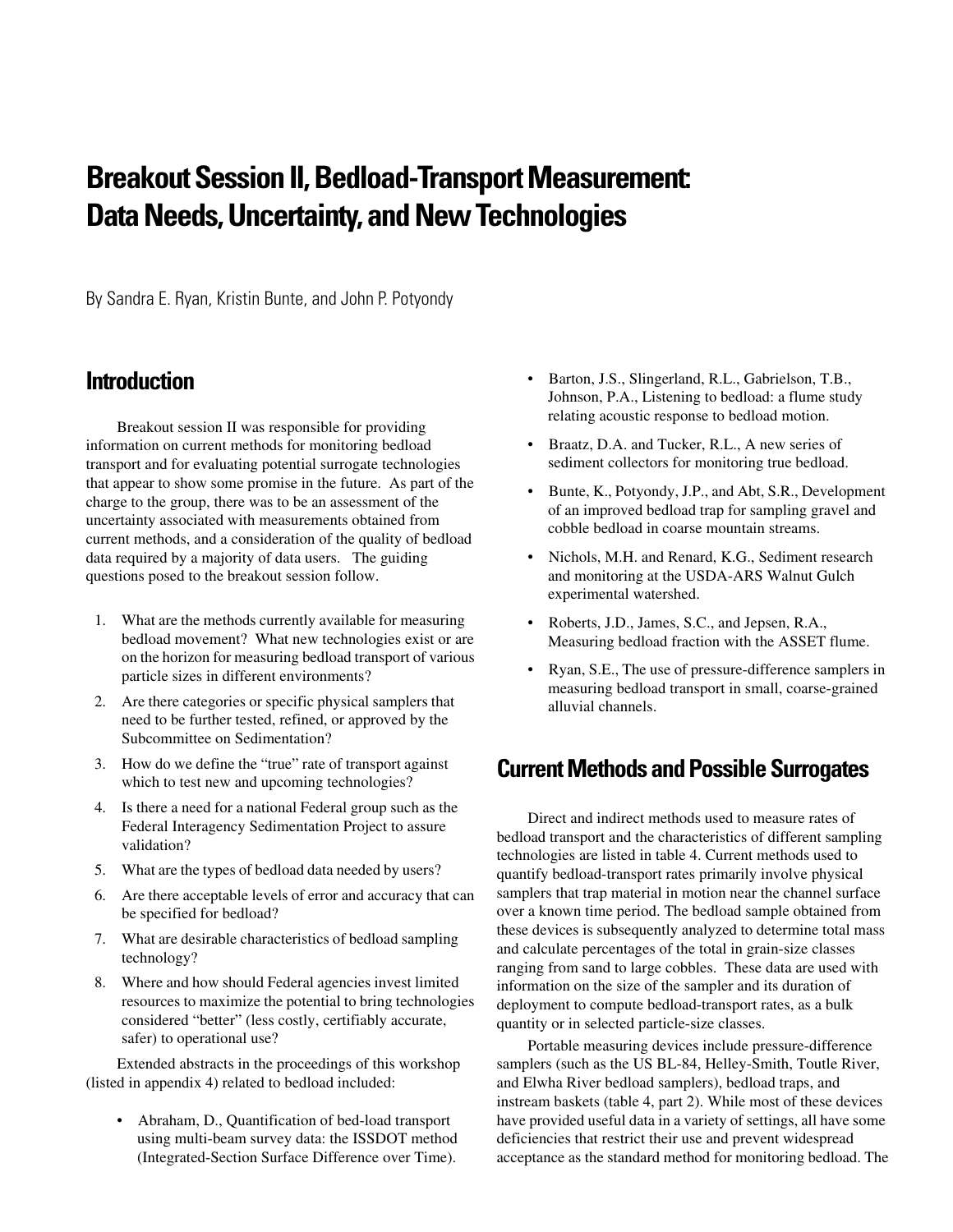### **Table 4.** Comparison of characteristics of different bedload-sampling technologies with selected references

[N/A is not applicable]

| <b>Bedload-</b><br><b>Sampling</b><br><b>Technology</b>            | <b>Stream Type</b>           | <b>Requires</b><br><b>Wading or</b><br>Retrieval<br><b>During High</b><br><b>Flows</b> | <b>Physical</b><br><b>Sample</b><br><b>Obtained for</b><br><b>Sieving</b> | High<br><b>Percentage of</b><br><b>Channel Width</b><br><b>Sampled</b> | Large<br><b>Opening</b><br><b>Relative to</b><br><b>Grain Size</b> | <b>Relatively Long</b><br><b>Sampling</b><br><b>Duration</b> | <b>Stream</b><br><b>Excavation</b><br>Required | <b>Relative</b><br><b>Ease of Use</b> | <b>Disruptive to</b><br><b>Flow Fields</b> | <b>Status of</b><br><b>Development</b>     | <b>Potential</b><br>Use as<br><b>Calibration</b><br><b>Standard</b> |
|--------------------------------------------------------------------|------------------------------|----------------------------------------------------------------------------------------|---------------------------------------------------------------------------|------------------------------------------------------------------------|--------------------------------------------------------------------|--------------------------------------------------------------|------------------------------------------------|---------------------------------------|--------------------------------------------|--------------------------------------------|---------------------------------------------------------------------|
| 1. Instream Installations                                          |                              |                                                                                        |                                                                           |                                                                        |                                                                    |                                                              |                                                |                                       |                                            |                                            |                                                                     |
| <b>Birkbeck</b><br>sampler <sup>1</sup><br>(weighable<br>pit trap) | narrow gravel<br>bed channel | no                                                                                     | no.<br>automatically<br>weighs mass<br>in stream                          | typically not;<br>depends on slot<br>width                             | depends on<br>slot width                                           | continuous                                                   | yes                                            | easy                                  | may change<br>with fill level              | additional<br>testing and<br>modifications | high                                                                |
| Vortex<br>$\mbox{ sampler}^2$                                      | gravel bed<br>channel        | no                                                                                     | yes                                                                       | yes                                                                    | yes                                                                | continuous                                                   | yes                                            | depends on<br>flow<br>conditions      | depends on<br>experimental<br>setup        | additional<br>testing and<br>modifications | high                                                                |
| Pit traps,<br>unweighable <sup>3</sup>                             | gravel bed<br>channel        | yes                                                                                    | yes                                                                       | typically not                                                          | possibly                                                           | possibly                                                     | yes, small<br>scale                            | depends on<br>flow<br>conditions      | slightly                                   | additional<br>testing                      | probably not                                                        |
| Net-frame<br>sampler <sup>4</sup>                                  | gravel bed<br>channel        | possibly                                                                               | yes                                                                       | yes                                                                    | yes                                                                | yes                                                          | depends on<br>experimental<br>setup            | can be<br>difficult                   | depends on<br>experimental<br>setup        | completed                                  | possible                                                            |
| Sediment<br>detention<br>basins/weir<br>ponds <sup>5</sup>         | sand-gravel<br>bed channels  | no                                                                                     | periodically                                                              | yes                                                                    | yes                                                                | yes                                                          | yes                                            | relatively<br>easy                    | no                                         | completed                                  | high                                                                |
| 2. Portable/physical devices                                       |                              |                                                                                        |                                                                           |                                                                        |                                                                    |                                                              |                                                |                                       |                                            |                                            |                                                                     |
| Pressure-<br>difference<br>samplers<br>(small<br>$openings)^6$     | sand-gravel<br>bed channel   | yes                                                                                    | yes                                                                       | no                                                                     | no                                                                 | no                                                           | no                                             | depends on<br>flow<br>conditions      | slightly                                   | additional<br>verification                 | additional<br>verification<br>needed                                |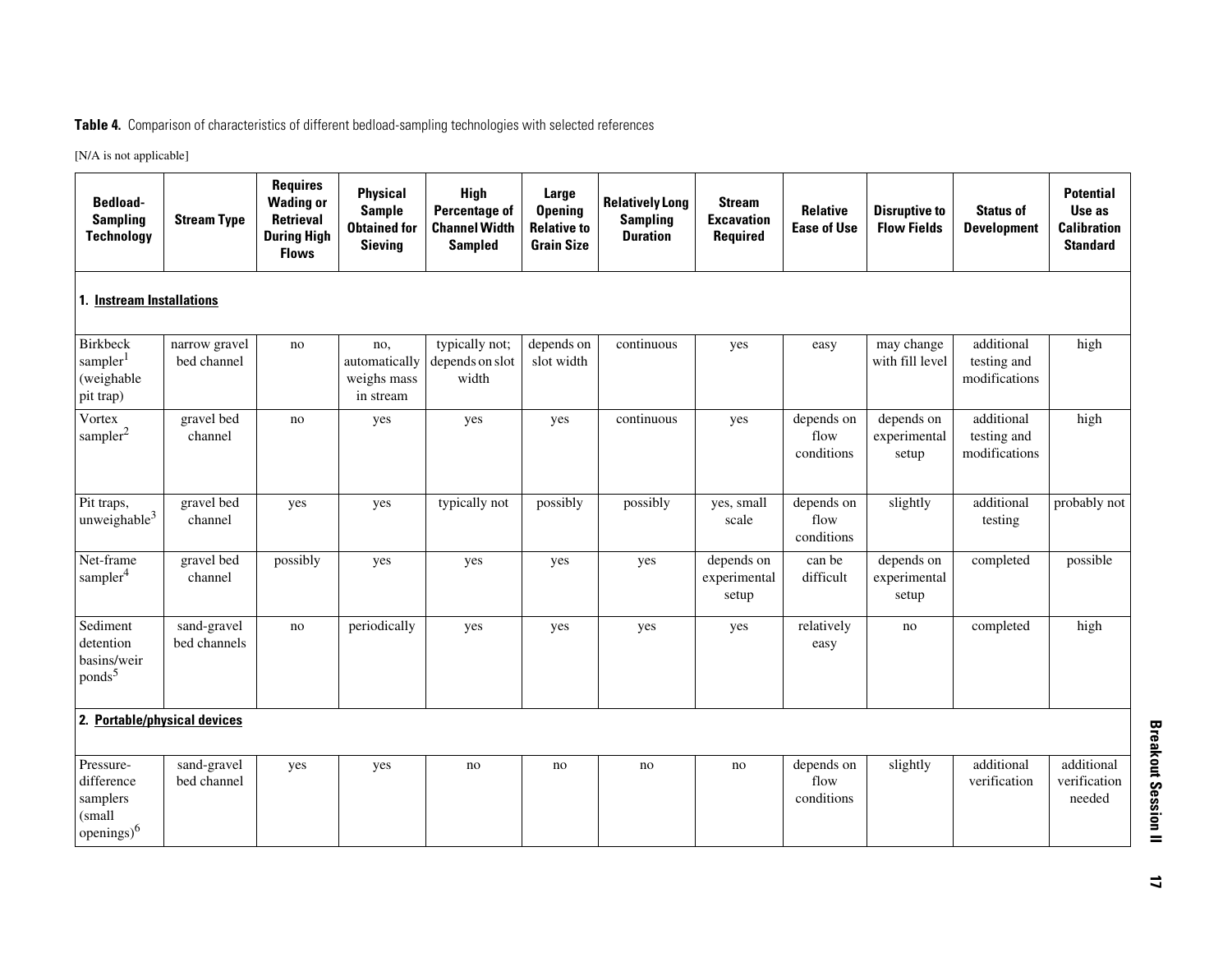| <b>Bedload-</b><br><b>Sampling</b><br><b>Technology</b>                                  | <b>Stream Type</b>         | <b>Requires</b><br><b>Wading or</b><br>Retrieval<br><b>During High</b><br><b>Flows</b> | <b>Physical</b><br><b>Sample</b><br><b>Obtained for</b><br><b>Sieving</b> | <b>High</b><br><b>Percentage of</b><br><b>Channel Width</b><br><b>Sampled</b> | <b>Large</b><br><b>Opening</b><br><b>Relative to</b><br><b>Grain Size</b> | <b>Relatively Long</b><br><b>Sampling</b><br><b>Duration</b> | <b>Stream</b><br><b>Excavation</b><br>Required | <b>Relative</b><br><b>Ease of Use</b>  | <b>Disruptive to</b><br><b>Flow Fields</b> | <b>Status of</b><br><b>Development</b>    | <b>Potential</b><br>Use as<br><b>Calibration</b><br><b>Standard</b> |
|------------------------------------------------------------------------------------------|----------------------------|----------------------------------------------------------------------------------------|---------------------------------------------------------------------------|-------------------------------------------------------------------------------|---------------------------------------------------------------------------|--------------------------------------------------------------|------------------------------------------------|----------------------------------------|--------------------------------------------|-------------------------------------------|---------------------------------------------------------------------|
| Pressure-<br>difference<br>samplers<br>(large<br>openings) $7$                           | gravel bed<br>channel      | yes                                                                                    | yes                                                                       | no                                                                            | yes                                                                       | no                                                           | no                                             | depends on<br>flow<br>conditions       | highly                                     | additional<br>verification                | additional<br>verification<br>needed                                |
| <b>Baskets</b><br>(suspended or<br>instream) <sup>8</sup>                                | gravel bed<br>channel      | yes                                                                                    | yes                                                                       | depends on<br>design                                                          | depends on<br>design                                                      | yes                                                          | no                                             | depends on<br>flow<br>conditions       | depends on<br>experimental<br>setup        | completed                                 | moderate                                                            |
| Bedload<br>traps <sup>9</sup>                                                            | gravel bed<br>channel      | yes                                                                                    | yes                                                                       | depends on<br>number of<br>traps deployed                                     | yes                                                                       | yes                                                          | minor                                          | depends on<br>flow<br>conditions       | slightly                                   | completed:<br>testing of<br>modifications | moderate,<br>with<br>additional<br>verification                     |
| Tracer<br>particles<br>(painted,<br>magnetic,<br>signal<br>emitting<br>rocks) $1\bar{0}$ | gravel bed<br>channel      | possibly                                                                               | no                                                                        | depends on<br>tracer<br>placement                                             | N/A                                                                       | yes                                                          | no                                             | easy                                   | no                                         | additional<br>verification                | low                                                                 |
| Scour chains;<br>scour<br>monitor;<br>scour $core^{11}$                                  | sand-gravel<br>bed channel | possibly                                                                               | no                                                                        | no                                                                            | N/A                                                                       | yes                                                          | yes                                            | easy                                   | no                                         | completed                                 | low                                                                 |
| Bedload<br>collector<br>(Streamside<br>$Systems)^{12}$                                   | sand-gravel<br>bed channel | no                                                                                     | yes                                                                       | depends on<br>number and<br>size of devices<br>deployed                       | depends on<br>design of<br>device                                         | yes                                                          | yes                                            | operation is<br>easy once<br>installed | unknown                                    | needs<br>verification                     | needs to be<br>tested                                               |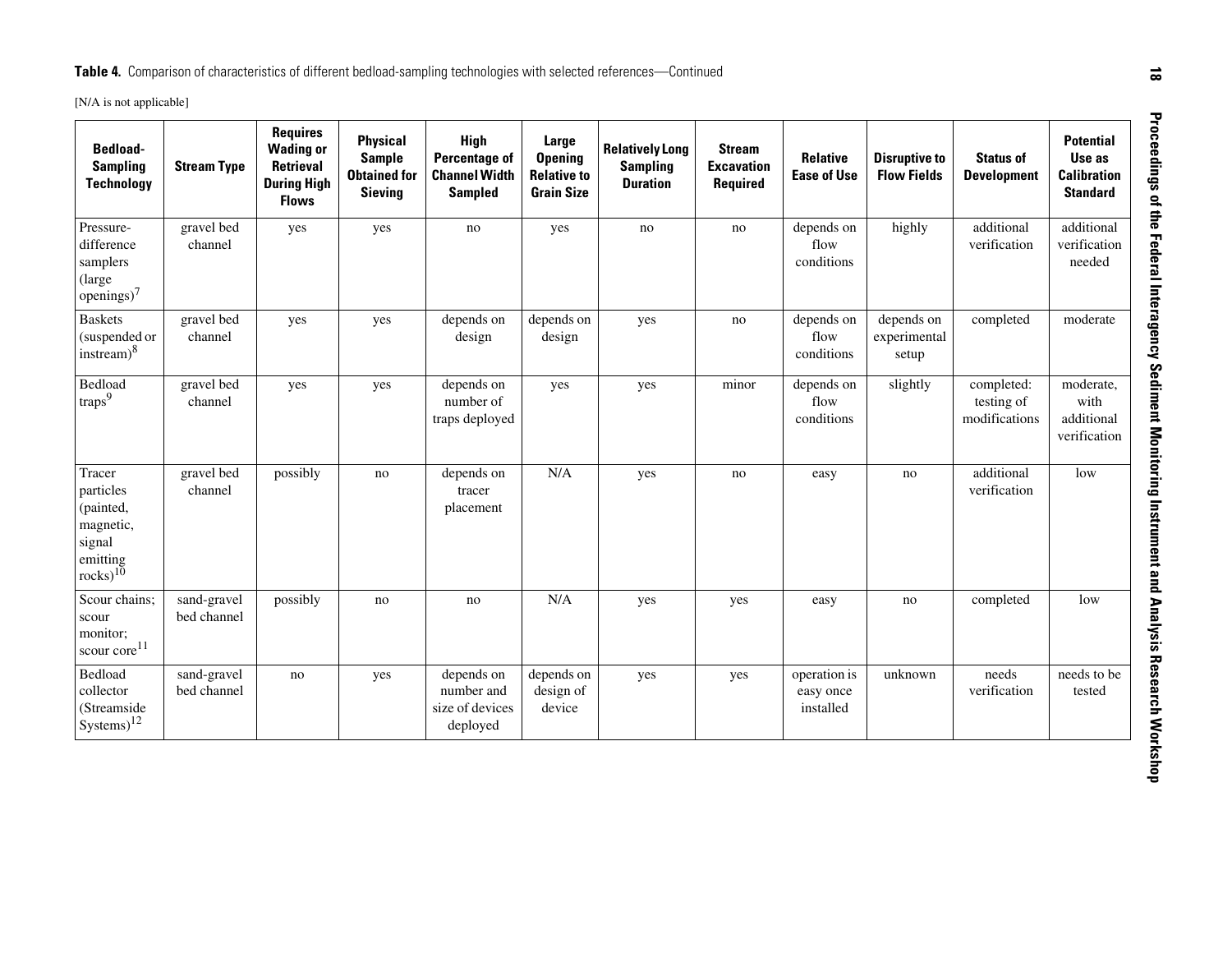### **Table 4.** Comparison of characteristics of different bedload-sampling technologies with selected references—Continued

[N/A is not applicable]

| <b>Bedload-</b><br><b>Sampling</b><br><b>Technology</b>                     | <b>Stream Type</b>                                                         | <b>Requires</b><br><b>Wading or</b><br>Retrieval<br><b>During High</b><br><b>Flows</b> | <b>Physical</b><br><b>Sample</b><br><b>Obtained for</b><br><b>Sieving</b> | <b>High</b><br><b>Percentage of</b><br><b>Channel Width</b><br><b>Sampled</b> | Large<br><b>Opening</b><br><b>Relative to</b><br><b>Grain Size</b> | <b>Relatively Long</b><br><b>Sampling</b><br><b>Duration</b> | <b>Stream</b><br><b>Excavation</b><br>Required | <b>Relative</b><br><b>Ease of Use</b>             | <b>Disruptive to</b><br><b>Flow Fields</b> | <b>Status of</b><br><b>Development</b>                   | <b>Potential</b><br>Use as<br><b>Calibration</b><br><b>Standard</b> |
|-----------------------------------------------------------------------------|----------------------------------------------------------------------------|----------------------------------------------------------------------------------------|---------------------------------------------------------------------------|-------------------------------------------------------------------------------|--------------------------------------------------------------------|--------------------------------------------------------------|------------------------------------------------|---------------------------------------------------|--------------------------------------------|----------------------------------------------------------|---------------------------------------------------------------------|
| 3. Surrogate Technologies                                                   |                                                                            |                                                                                        |                                                                           |                                                                               |                                                                    |                                                              |                                                |                                                   |                                            |                                                          |                                                                     |
| $ADCP -$<br>acoustic<br>Doppler<br>current<br>profiler <sup>13</sup>        | sand bed<br>rivers,<br>experimental<br>in larger<br>gravel bed<br>channels | no                                                                                     | no                                                                        | yes                                                                           | $\rm N/A$                                                          | continuous                                                   | no                                             | logistics and<br>data<br>reduction are<br>complex | no                                         | moderate (sand<br>systems) early<br>(gravel)<br>systems) | additional<br>verification<br>for gravel<br>bed systems             |
| Hydrophones<br>(active and<br>passive<br>acoustic<br>$sensor$ <sup>14</sup> | gravel bed<br>channel                                                      | no                                                                                     | no                                                                        | depends on<br>deployment                                                      | N/A                                                                | continuous                                                   | possibly                                       | easy                                              | no                                         | early                                                    | additional<br>development<br>needed                                 |
| Gravel impact<br>sensor <sup>15</sup>                                       | gravel bed<br>channel                                                      | yes, for<br>hand-held<br>model                                                         | no                                                                        | not as currently<br>designed                                                  | N/A                                                                | continuous                                                   | yes for<br>instream<br>model                   | easy under<br>many<br>conditions                  | in fast flow                               | early                                                    | additional<br>development<br>needed                                 |
| Magnetic<br>Tracers <sup>16</sup>                                           | gravel bed<br>with naturally<br>magnetic<br>particles                      | no                                                                                     | no                                                                        | yes                                                                           | N/A                                                                | continuous                                                   | yes                                            | relatively<br>easy                                | depends on<br>experimental<br>setup        | additional<br>testing                                    | possible at<br>appropriate<br>locations                             |
| Magnetic<br>sensors <sup>17</sup>                                           | gravel bed<br>channel                                                      | $\rm no$                                                                               | no                                                                        | yes                                                                           | N/A                                                                | continuous                                                   | yes                                            | easy under<br>many<br>conditions                  | minor; flush<br>with stream<br>bottom      | early                                                    | additional<br>verification<br>needed                                |
| Topographic<br>differ-<br>encing <sup>18</sup>                              | sand-gravel<br>bed channel                                                 | no                                                                                     | no                                                                        | yes                                                                           | N/A                                                                | episodically or<br>continuous                                | no                                             | easy                                              | no                                         | early?                                                   | additional<br>verification<br>for gravel<br>bed systems             |
| Sonar-<br>$\,$ measured $\,$<br>debris $basin^{19}$                         | gravel bed<br>channel                                                      | no                                                                                     | no                                                                        | yes                                                                           | N/A                                                                | continuous                                                   | with debris<br>basin<br>installation           | easy under<br>many<br>conditions                  | N/A                                        | early                                                    | high                                                                |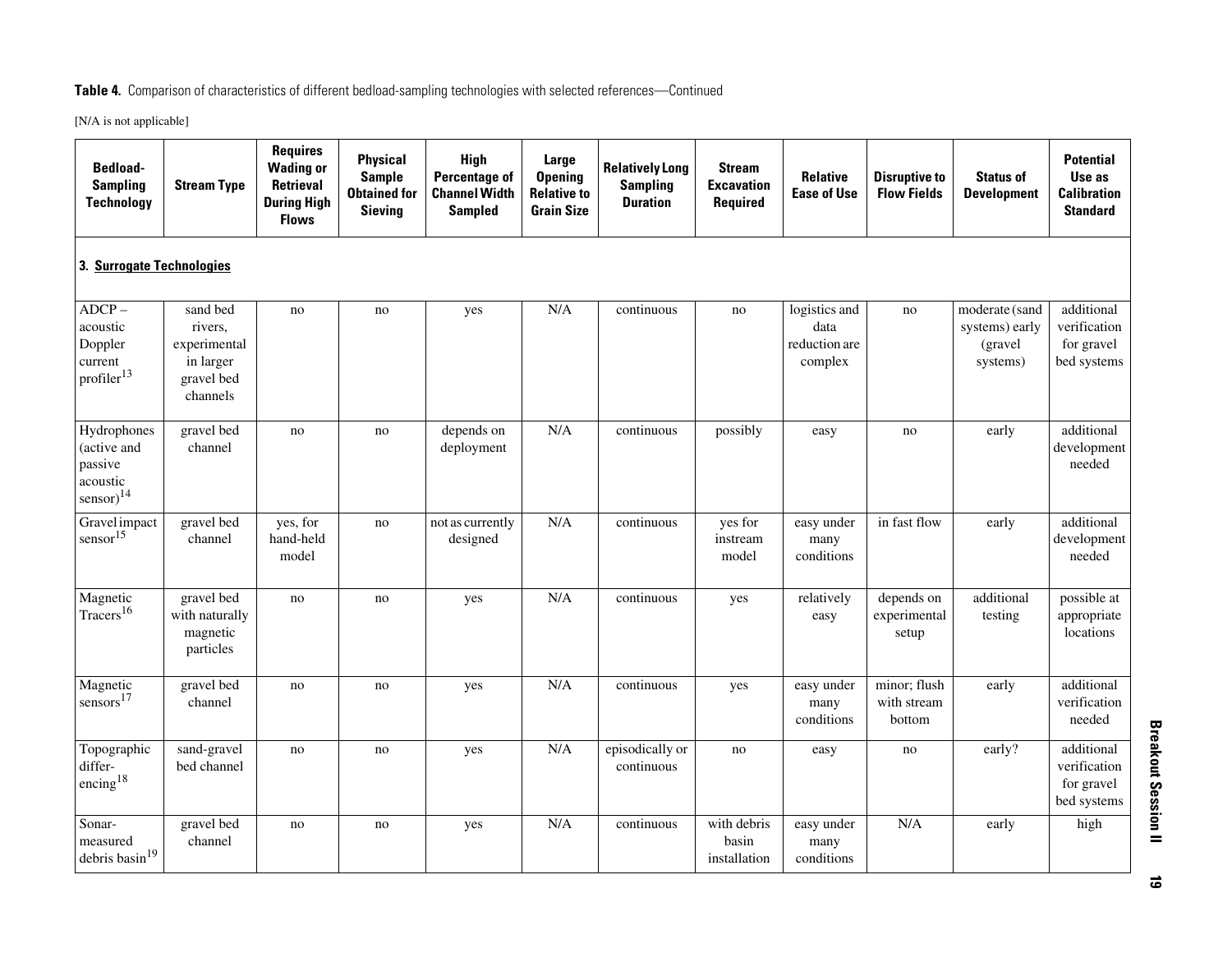| <b>Bedload-</b><br><b>Sampling</b><br><b>Technology</b> | <b>Stream Type</b>                                                                                   | <b>Requires</b><br><b>Wading or</b><br>Retrieval<br><b>During High</b><br><b>Flows</b> | <b>Physical</b><br><b>Sample</b><br><b>Obtained for</b><br><b>Sieving</b> | <b>High</b><br><b>Percentage of</b><br><b>Channel Width</b><br><b>Sampled</b>                                                                                                                                                                                                                | Large<br><b>Opening</b><br><b>Relative to</b><br><b>Grain Size</b> | <b>Relatively Long</b><br><b>Sampling</b><br><b>Duration</b>                                                                                                                                                                                                                                                                                                                                                                                                                                                                                                                                                                                                                                                                                                                                                                                                                                                                                                                                                                                                                   | <b>Stream</b><br><b>Excavation</b><br>Required | <b>Relative</b><br><b>Ease of Use</b>      | <b>Disruptive to</b><br><b>Flow Fields</b> | <b>Status of</b><br><b>Development</b> | <b>Potential</b><br>Use as<br><b>Calibration</b><br><b>Standard</b> |
|---------------------------------------------------------|------------------------------------------------------------------------------------------------------|----------------------------------------------------------------------------------------|---------------------------------------------------------------------------|----------------------------------------------------------------------------------------------------------------------------------------------------------------------------------------------------------------------------------------------------------------------------------------------|--------------------------------------------------------------------|--------------------------------------------------------------------------------------------------------------------------------------------------------------------------------------------------------------------------------------------------------------------------------------------------------------------------------------------------------------------------------------------------------------------------------------------------------------------------------------------------------------------------------------------------------------------------------------------------------------------------------------------------------------------------------------------------------------------------------------------------------------------------------------------------------------------------------------------------------------------------------------------------------------------------------------------------------------------------------------------------------------------------------------------------------------------------------|------------------------------------------------|--------------------------------------------|--------------------------------------------|----------------------------------------|---------------------------------------------------------------------|
| Underwater<br>video<br>cameras <sup>20</sup>            | relatively clear<br>flow                                                                             | used from<br>bridges or<br>boats                                                       | no                                                                        | no                                                                                                                                                                                                                                                                                           | N/A                                                                | continuous                                                                                                                                                                                                                                                                                                                                                                                                                                                                                                                                                                                                                                                                                                                                                                                                                                                                                                                                                                                                                                                                     | no                                             | easy under<br>right lighting<br>conditions | slightly                                   | early                                  | additional<br>verification<br>needed                                |
|                                                         | Ryan, 2005 (see appendix 4)                                                                          |                                                                                        |                                                                           | Habersack and others, 2001; Laronne and others, 2003; Sear and others, 2000; Sear, 2003<br><sup>4</sup> Net-frame sampler, Bunte, 1992, 1996; Whitaker and Potts, 1996; Whitaker, 1997<br>2000; Duizendstra, 2001a, b; Habersack and Laronne, 2001, 2002; Ryan, 2001; Hayes and others, 2002 |                                                                    | $2$ Vortex sampler, Milhous, 1973; Hayward and Sutherland, 1974; Hayward, 1980; O'Leary and Beschta, 1981; Tacconi and Billi, 1987; Atkinson, 1994<br>$3$ Unweighable pit traps, Church and others, 1991; Powell and Ashworth, 1995; Bunte, 1997; Hassan and Church, 2001; Sterling and Church, 2002<br><sup>5</sup> Sediment detention basins/weir ponds, Troendle and others, 1996; Ryan and Porth, 1999; Bunte, 2002; Bunte and Swingle, 2003<br><sup>6</sup> Pressure-difference samplers (small openings), Helley and Smith, 1971; Druffle and others, 1976; Johnson and others, 1977; Beschta, 1981; Emmett, 1980, 1981; Pitlick, 1988; Childers, 1991; Gray<br>and others, 1991; Gaudet and others, 1994; Hardardottir and Snorrason, 2003; Ryan and Troendle, 1997; Ryan, 1998; Ryan and Porth, 1999; Ryan and Emmett, 2002; Sterling and Church, 2002;<br><sup>7</sup> Pressure-difference samplers (large openings), Hubbell and others, 1985, 1987; Gao, 1991; Childers, 1991, 1999; Dinehart, 1992; Xiang and Zhou, 1992; Yang and Gao, 1998; Childers and others, |                                                |                                            |                                            |                                        |                                                                     |
|                                                         | Bunte and others, 2005b (see appendix 4)                                                             |                                                                                        |                                                                           |                                                                                                                                                                                                                                                                                              |                                                                    | <sup>8</sup> Baskets (suspended or instream), Hubbell, 1964; Nanson, 1974; Engel and Lau, 1981; Gao, 1991; Xiang and Zhou, 1992; Nankervis, 1994; Wilcock, 2001<br><sup>9</sup> Bedload Traps, Bunte, 1998, 1999, 2001, 2002; Bunte and Swingle, 2002, 2003, 2004; Bunte and others, 2001; Bunte and Abt, 2003; Bunte and others, 2004; Bunte and others, 2005a;                                                                                                                                                                                                                                                                                                                                                                                                                                                                                                                                                                                                                                                                                                               |                                                |                                            |                                            |                                        |                                                                     |
| 2003                                                    |                                                                                                      |                                                                                        |                                                                           |                                                                                                                                                                                                                                                                                              |                                                                    | <sup>10</sup> Tracer particles (painted, magnetic, signal emitting rocks), Laronne and Carson, 1976; Butler, 1977; Kondolf and Matthews, 1986; Chacho and others, 1989, 1994, 1996; Hassan, 1990; Hassan, 1990; Hassan, 1990; Hassan<br>and Church, 1992; Hassan and others, 1991, 1992, 1999; Busskamp and Ergenzinger, 1991; Schmidt and Ergenzinger, 1992; Busskamp, 1994a and b; Busskamp and Gintz, 1994; Schmidt and<br>Gintz, 1995; Wathen and others, 1995; Sear, 1996; Emmett and others, 1996; Gintz and others, 1996; Thompson and others, 1996; Ferguson and Wathen, 1998; Ferguson and others, 1998;<br>Haschenburger and Church, 1998; Rosenfeld and others, 1996; McNamara and others, 2001; Habersack, 2001, 2003; Hassan and Ergenzinger, 2003; Ergenzinger and De Jong, 2003; Sear and others,                                                                                                                                                                                                                                                               |                                                |                                            |                                            |                                        |                                                                     |
|                                                         |                                                                                                      |                                                                                        |                                                                           |                                                                                                                                                                                                                                                                                              |                                                                    | <sup>11</sup> Scour chains, scour monitor, scour cores, Laronne and others, 1992; Haschenburger and Church, 1998; DeVries and others, 2001; McBain and Trush, 2004                                                                                                                                                                                                                                                                                                                                                                                                                                                                                                                                                                                                                                                                                                                                                                                                                                                                                                             |                                                |                                            |                                            |                                        |                                                                     |
|                                                         |                                                                                                      |                                                                                        |                                                                           | <sup>12</sup> Bedload collector (Streamside Systems), Braatz and Tucker, 2005 (see appendix 4)                                                                                                                                                                                               |                                                                    |                                                                                                                                                                                                                                                                                                                                                                                                                                                                                                                                                                                                                                                                                                                                                                                                                                                                                                                                                                                                                                                                                |                                                |                                            |                                            |                                        |                                                                     |
|                                                         | $13$ ADCP – acoustic Doppler current profiler, Rennie and others, 2002                               |                                                                                        |                                                                           |                                                                                                                                                                                                                                                                                              |                                                                    | <sup>14</sup> Hydrophones (active and passive acoustic sensor), Bänzinger and Burch, 1990, 1991; Taniguchi and others, 1992; Rouse 1994; Rickenmann, 1994, 1997; Rickenmann and Duspasquier, 1994;<br>Rickenmann and others, 1997; Bogen and Møen, 2003; Mizuyama and others, 2003; Froehlich, 2003; Barton and others, 2005 (see appendix 4)                                                                                                                                                                                                                                                                                                                                                                                                                                                                                                                                                                                                                                                                                                                                  |                                                |                                            |                                            |                                        |                                                                     |
|                                                         | <sup>15</sup> Gravel impact sensor, Downing and others, 2003; Richardson and others, 2003            |                                                                                        |                                                                           |                                                                                                                                                                                                                                                                                              |                                                                    |                                                                                                                                                                                                                                                                                                                                                                                                                                                                                                                                                                                                                                                                                                                                                                                                                                                                                                                                                                                                                                                                                |                                                |                                            |                                            |                                        |                                                                     |
|                                                         | <sup>16</sup> Magnetic tracers, Bunte, 1992, 1996; Ergenzinger and others, 1994a, 1994b              |                                                                                        |                                                                           |                                                                                                                                                                                                                                                                                              |                                                                    |                                                                                                                                                                                                                                                                                                                                                                                                                                                                                                                                                                                                                                                                                                                                                                                                                                                                                                                                                                                                                                                                                |                                                |                                            |                                            |                                        |                                                                     |
|                                                         |                                                                                                      |                                                                                        |                                                                           | <sup>17</sup> Magnetic sensors, Tunnicliffe and others, 2000; Gottesfeld and Tunnicliffe, 2003                                                                                                                                                                                               |                                                                    |                                                                                                                                                                                                                                                                                                                                                                                                                                                                                                                                                                                                                                                                                                                                                                                                                                                                                                                                                                                                                                                                                |                                                |                                            |                                            |                                        |                                                                     |
|                                                         |                                                                                                      |                                                                                        |                                                                           |                                                                                                                                                                                                                                                                                              |                                                                    | <sup>18</sup> Topographic differencing, Bransington and others, 2000; Dinehart, 2001; Rubin and others, 2001; Abraham, 2005 (see appendix 4)                                                                                                                                                                                                                                                                                                                                                                                                                                                                                                                                                                                                                                                                                                                                                                                                                                                                                                                                   |                                                |                                            |                                            |                                        |                                                                     |
|                                                         | <sup>19</sup> Sonar-measured debris basin, D'Agostino and others, 1994; Lenzi and others, 1990, 1999 |                                                                                        |                                                                           |                                                                                                                                                                                                                                                                                              |                                                                    |                                                                                                                                                                                                                                                                                                                                                                                                                                                                                                                                                                                                                                                                                                                                                                                                                                                                                                                                                                                                                                                                                |                                                |                                            |                                            |                                        |                                                                     |

<sup>20</sup>**Underwater video cameras,** Dixon and Ryan, 2001; Ryan and Dixon, 2002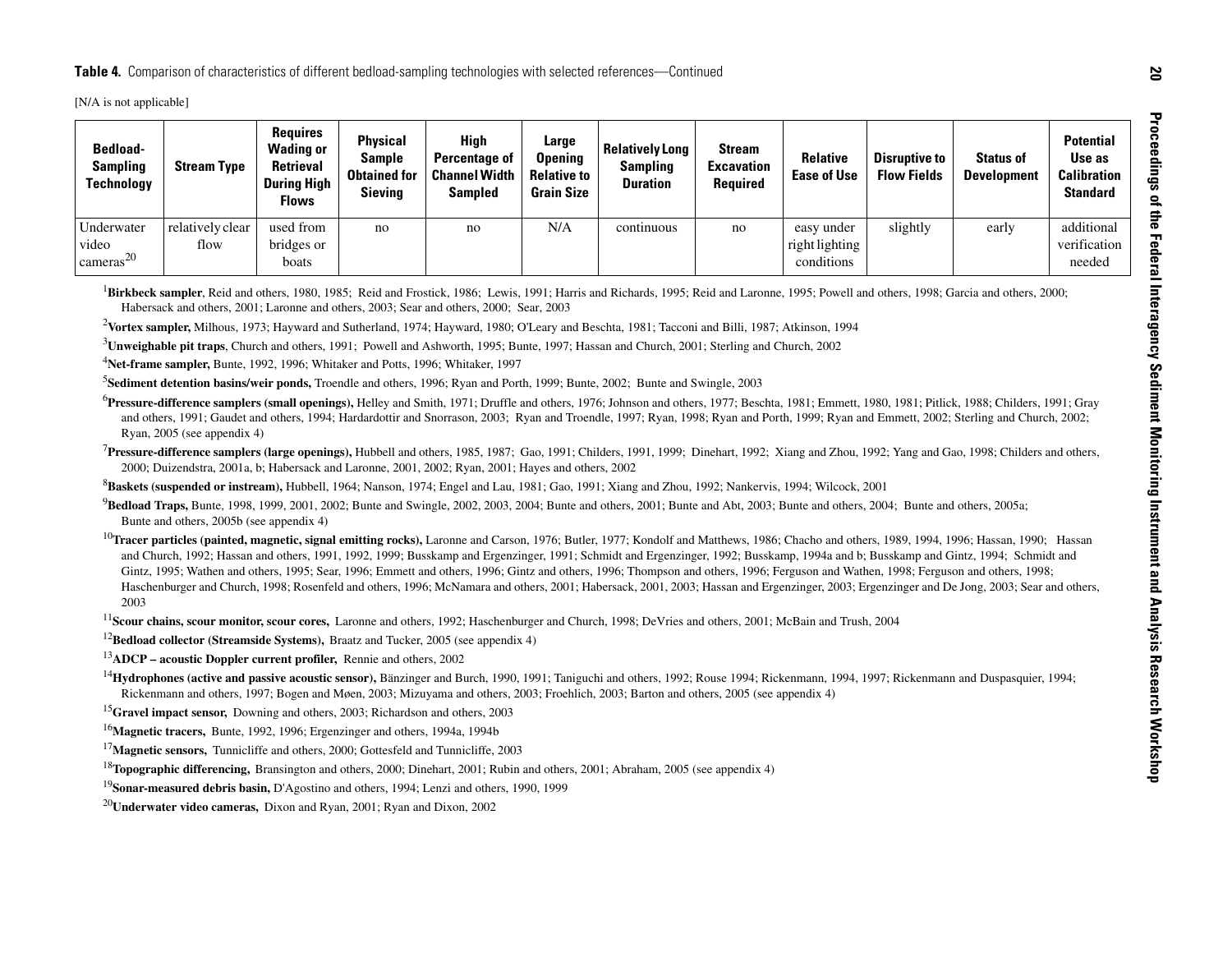use of some devices requires wading in streams at high flows under potentially hazardous conditions in order to retrieve samples. There may be low confidence in the results from some portable devices because they collect samples from discrete widths of the streambed for short time periods, which can be an inferior sampling strategy for monitoring processes associated with exceptionally large spatial and temporal variability. Other devices more effectively and continuously monitor coarse sediment transport (vortex samplers, Birkbeck samplers) but require permanent installations in relatively small streams, and therefore are restricted to a few locations (table 4, part 1).

Potential surrogate technologies were presented and discussed in breakout session II including acoustic devices (Barton and others; listed in appendix 4) and topographic differencing using multi-beam bathymetric data for larger sandbed rivers (Abraham; listed in appendix 4). Other surrogate technologies discussed included the ADCP (acoustic Doppler current profiler), gravel impact sensors, magnetic field sensors, underwater video cameras, and debris basins outfitted with capabilities for automatically measuring the accumulated volume (table 4, part 3). The breakout session participants generally agreed that surrogate technologies for monitoring bedload are largely in early stages of development and require additional development, testing and verification of surrogate signals against physical samples.

# **Summary of Deliberations and Observations**

A summary of observations and associated group discussion are presented in the following section.

1. The breakout group recognized an overarching need for more thorough testing of the accuracy of existing devices. However, even with the uncertainties regarding the accuracy of the current technologies, existing physical samplers represent the long-term standard for bedload measurement, and so they should be retained for use in comparisons to newer (and presumably superior) technologies. Related to this observation, there was a recognized need for better documentation of existing samplers, including information on limitations and uncertainty of the data obtained.

Observation 1: There is a need to further evaluate the accuracy of physical bedload samplers, develop new physical samplers, and investigate the use of surrogate technologies for quantifying bedload transport.

2. The group recognized that there are substantial verification issues associated with historical and current bedload-sampler testing procedures and that no standardized, generally accepted, readily available, reliable and robust test procedure exists against which to compare current and new technologies. Consequently, it is difficult to make progress toward development and

validation of surrogate technologies until there is a way to adequately quantify the true rates of bedload transport. Ways to determine true transport will depend largely on the stream types and classes of bed materials to be studied and will likely include permanent instream installations that collect all materials moved as bedload, such as weir ponds (e.g., Ryan and Porth, 1999; Troendle and others, 1996), slot-conveyor belt samplers (e.g., Emmett, 1980), vortex samplers (e.g., Milhous, 1973), or Birkbeck samplers (e.g., Reid and others, 1980; Lewis, 1991). Several technologies may be utilized at each of the installations, recognizing that not all methods may be capable of monitoring the full range of materials transported or addressing the questions of concern. For example, collection baskets may be used in conjunction with a weir pond so that information on the timing and amount of gravel movement is obtained in addition to the total volume of sediment accumulated in the pond. Finally, the group recognized that some testing would require more controlled conditions, such as calibration in indoor flumes, in order to obtain measurements from a wider range of conditions than might be observed in a given field season.

Observation 2: There is a need for nationally recognized calibration field sites in streams representing a variety of bed materials (e.g., gravel bed, sand bed, mixed bed) and hydrologic regimes (e.g., snowmelt and rainfall dominated) for collection of sufficiently detailed bedload and ancillary data to facilitate validation of bedload technologies.

3. While development of new technologies by non-Federal entities was encouraged, the group felt that there should be one such oversight organization responsible for the testing and validation of bedload sampling technologies. This responsibility should rest primarily with a Federal organization (the FISP or another similar organization). This group, however, should request outside peer review and seek the advice of academic and external researchers in developing the testing program. In addition, this group needs to share information among users and developers through forums such as symposia, informational websites, and newsgroup discussions.

Observation 3: There is a need for a federally based group to oversee testing, validation, standardization, and documentation of bedload sampling technologies and protocols, and for standardized data storage.

4. Information published from bedload transport studies, and particularly data gathered at nationally recognized field sites, should include a high level of comprehensiveness and detail because users of bedload data require a variety of types of information depending on the users' objectives. As a minimum, published bedload data should consist of transported mass measured over a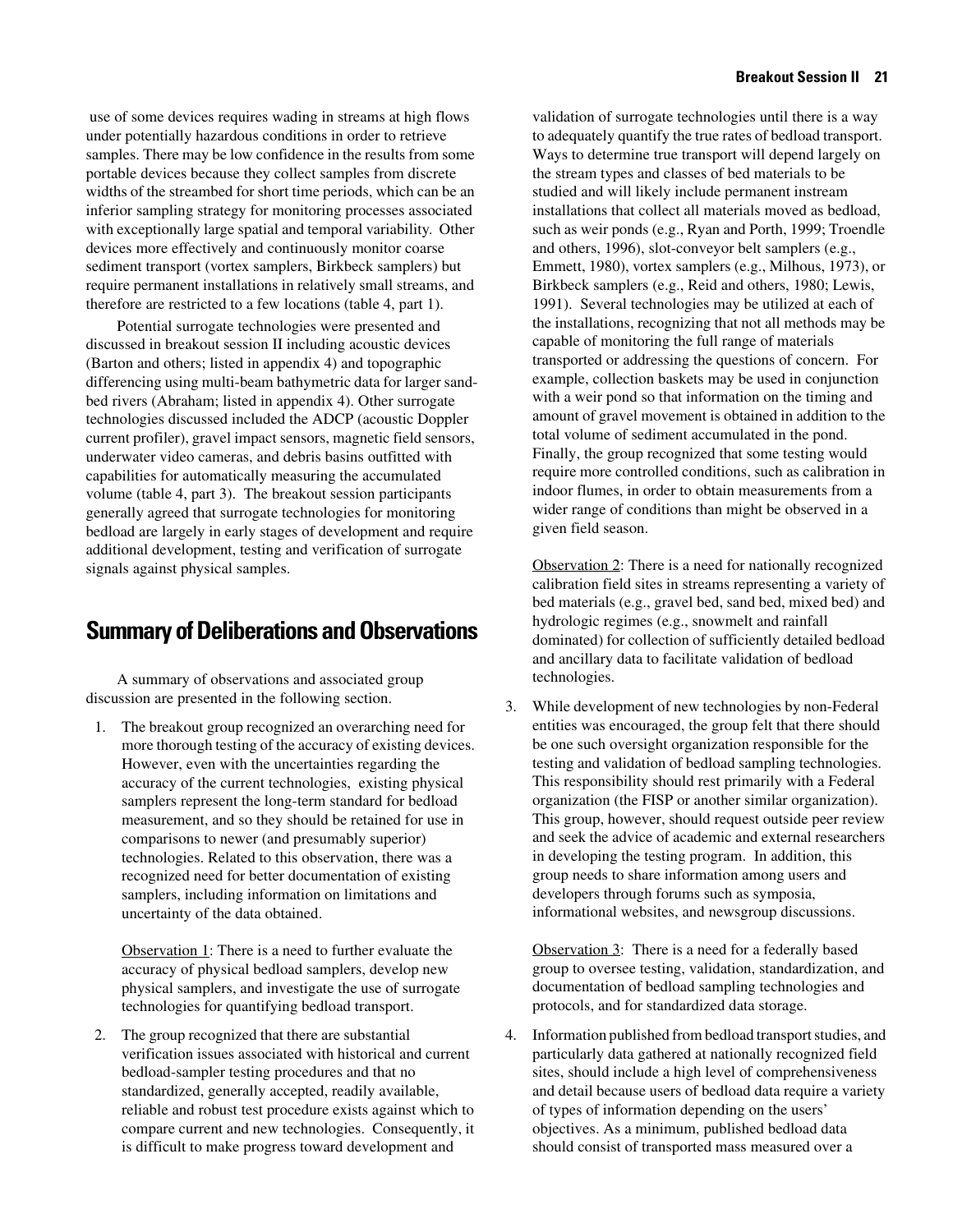specified time frame in individual size classes (e.g., ½ to one phi). Bedload mass averaged over short time frames (e.g. hours) would be reported as a mean instantaneous value for that period of time. Total bedload volume may be expressed by event, season, year, or other specified time frame, depending on the nature of bedloadentraining flows. Ancillary data, such as the type of sampler used and flow conditions during the sampling period, are a necessary component of any bedload dataset. Data on the characteristics of the bed material at the sampling site should be published along with the bedload data. Information on the spatial and temporal variability of transport should be published, as available. A continuous real-time record would be desirable and most users of bedload data would be willing to give up some level of accuracy in order to better understand the temporal variability of the transport processes. Regarding acceptable levels of error and accuracy that can be specified for bedload, the group concluded that we are simply not in a position to make recommendations because of the state of the science and our inability to assess the true rate of bedload transport outside of a limited number of sites.

Observation 4a: Users require comprehensive information in published bedload data.

Observation 4b: At this point in time, acceptable levels of error and accuracy cannot be established for bedload samplers because the true rate of bedload transport is rarely known.

Observation 4c: Standards and protocols need to be developed for establishing the accuracy of bedload measurements.

5. The group characterized the ideal sampling technology as one that would ultimately provide accurate measurements and precise data on the amount and sizes of material moved as bedload over a wide range of flow conditions. The device or technology should be portable or easily deployed in a number of types of rivers and streams. It should be reliable, safe to operate, and used without wading in streams at high flow. The device should be foolproof, easy to calibrate, and not disrupt the local transport field to the extent that it affects measurement. Since the technologies are likely to be used in systems moving coarse gravel and cobbles, they need to be rugged, durable, and able to withstand occasional collisions with large grains. Technologies that are automated and have low power requirements would be particularly useful in remote environments. Continuous records are needed to evaluate the temporal variability of the transport process. Several units may be deployed in order to evaluate spatial variability. The technology should be scaleable, with different sized devices available for channels of varying size and bed

material. Finally, the technology must be affordable so that monitoring may be carried out at more than one site.

Observation 5: The developers of bedload sampling technologies are encouraged to incorporate many of the ideal characteristics listed above into a single design. No single technology is likely to serve all data needs and more than one method may be required to assess the full range of bedload transport processes in a wide range of channel types.

6. The cost of developing new bedload technologies in times of decreasing budgets was recognized as a constraint to progress. Yet, there was an expressed need for pursuing the development of improved physical and new surrogate technologies. By focusing efforts at a few designated research sites, Federal agencies could invest limited resources while maximizing the potential to bring improved technologies to operational use. In the meantime, there should be an effort to improve understanding of the advantages and limitations of the current suite of technologies available for monitoring bedload transport.

Observation 6: There is a need for the development of surrogate bedload technologies. Our ability to measure bedload transport is deficient and physical measurements must be improved to allow the evaluation of new technology.

### **Primary Recommendations**

The items listed here are specific recommendations for developing programs to improve our ability to monitor bedload and to test new instrumentation.

Recommendation 1: The development of nationally recognized sites for field calibrations of bedload sampling technologies should be given high priority to bring "better" (less-costly, certifiably accurate, safer) technologies to operational use. These are sites where true rates of transport are known and the accuracy of sampling technologies can be evaluated.

Recommendation 2: There should be a federally based oversight organization responsible for the field calibration sites, such as the FISP or a similar-type organization. This bedload-research program could be part of the proposed Sediment Monitoring Instrument and Analysis Research (SMIAR) Program, such as that currently operated informally by the USGS, the components of which are described by Gray and Glysson (listed in appendix 4).

Recommendation 3: Additional discussion is needed on selecting the candidate sites for field testing bedload-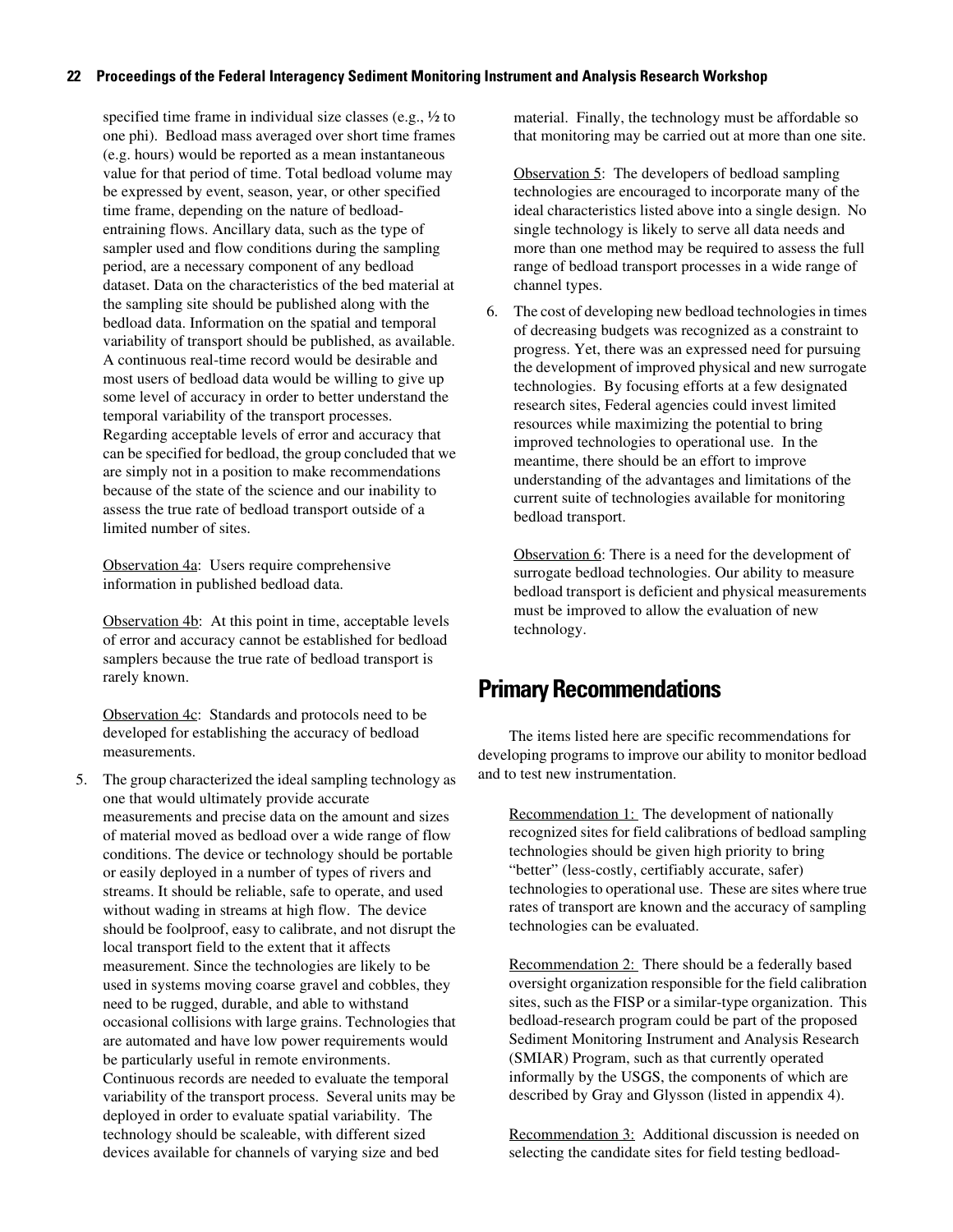sampling technologies and the types of devices to be used in determining true rates of bedload transport. A separate work group that focuses solely on bedload issues should be convened to develop recommendations on how this might be done.

Recommendation 4: A white paper is needed to provide a comprehensive and unbiased evaluation of all existing bedload technologies and potential surrogate technologies. This paper would describe the state of the art in bedload measurement, offer recommendations on the use of devices in different types of stream environments, and provide guidance on desired sampler accuracy requirements for commercial developers.

### **References, Breakout Session II:**

- Atkinson, E., 1994, Vortex-tube sediment extractors. I: Trapping efficiency: Journal of Hydraulic Engineering, v. 120, no. 10, p. 1110-1125.
- Bänzinger, R., and Burch, H., 1990, Acoustic sensors (hydrophones) as indicator for bed load in a mountain torrent, *in,* Hydrology in Mountainous Regions*.*: IAHS Publication 193, p. 207-214.
- Bänzinger, R. and Burch, H., 1991, Geschiebetransport in Wildbächen: Messung mittels eines neuartigen Sensors: Schweizer Ingenieur und Architekt, v. 24, p. 576-579.
- Beschta, R.L., 1981, Increased bag size improves Helley-Smith bed load sampler for use in streams with high sand and organic matter transport, *in*, Erosion and Sediment Transport Measurement: IAHS Publication 133, p. 17-25.
- Bogen, J. and Møen, K., 2003, Bed load measurements with a new passive ultrasonic sensor, *in*, J. Bogen, T. Fergus and D. Walling (eds.), Erosion and Sediment Transport Measurement in Rivers—Technological and Methodological Advances: IAHS Publication 283, p. 181-192.
- Bransington, J., Rumsby, B.T., and McVey, R.A., 2000, Monitoring and modelling morphological change in a braided gravel-bed river using high resolution GPS-based survey: Earth Surface Processes and Landforms, v. 25 p. 973-990.
- Bunte, K., 1992, Particle number grain-size composition of bedload in a mountain stream, *in*, P. Billi, R. D. Hey, C.R. Thorne and P. Tacconi, eds.: Dynamics of Gravel Bed Rivers*,* Wiley, Chichester, p. 55-72.

Bunte, K., 1996, Analyses of the temporal variation of coarse bedload transport and its grain size distribution (Squaw Creek, Montana): English translation of Ph.D. dissertation submitted to the Freie Universität Berlin, Germany. USDA Forest Service, Rocky Mountain Forest and Range Experiment Station*,* General Technical Report RM-GTR-288, 123 p.

Bunte, K., 1997, Development and field testing of a bedload trap for sand and fine gravels in mountain gravel-bed streams (South Fork Cache la Poudre Creek, CO): Report prepared

for the Stream Systems Technology Center, USDA Forest Service, Rocky Mountain Forest and Range Experiment Station, Fort Collins, Colo., 53 p.

- Bunte, K., 1998, Development and field testing of a stationary net-frame bedload sampler for measuring entrainment of pebble and cobble particles: Report prepared for the Stream Systems Technology Center, USDA Forest Service, Rocky Mountain Forest and Range Experiment Station, Fort Collins, Colo., 74 p.
- Bunte, K., 1999, Field testing of bedload traps for measuring entrainment of pebbles and cobbles at Little Granite Creek, WY: Report prepared for the Stream Systems Technology Center, USDA Forest Service, Rocky Mountain Forest and Range Experiment Station, Fort Collins, Colo., 78 p.
- Bunte, K., 2001, Field testing the sampling efficiency of bedload traps at East St. Louis Creek, CO: Report submitted to the Stream Systems Technology Center, USDA Forest Service, Rocky Mountain Research Station, Fort Collins, Colo., 84 p.
- Bunte, K., 2002, Testing the sampling efficiency of the bedload traps by comparison with sediment collected in the debris basin at East St. Louis Creek: Report submitted to the Stream Systems Technology Center, USDA Forest Service, Rocky Mountain Research Station, Fort Collins, Colo., 44 p.
- Bunte, K. and Abt, S.R., 2003, Sampler size and sampling time affect measured bedload transport rates and particle sizes measured with bedload traps in gravel-bed streams, *in*, J. Bogen, T. Fergus and D. Walling (eds.), Erosion and Sediment Transport Measurement in Rivers—Technological and Methodological Advances: IAHS Publication 283, p. 126-133.
- Bunte, K. and Swingle, K., 2002, Results from testing the bedload traps at Little Granite Creek, 2002: effect of sampling duration and sampler type on bedload transport rates and systematic variability of rating curves with basin area and stream bed parameters: Report submitted to the Stream Systems Technology Center, USDA Forest Service, Rocky Mountain Research Station, Fort Collins, Colo., 110  $p$ .
- Bunte, K. and Swingle, K., 2003, Field testing the sampling efficiency of bedload traps at East St. Louis Creek, May - July 2003: Comparison of annual gravel load between bedload traps and debris basin: Report submitted to the Stream Systems Technology Center, USDA Forest Service, Rocky Mountain Research Station, Fort Collins, Colo., 86 p.
- Bunte, K. and Swingle, K., 2004, Flume and field measurements of flow velocity profiles near the bedload trap entrance: Report submitted to the Stream Systems Technology Center, USDA Forest Service, Rocky Mountain Research Station, Fort Collins, Colo., 40 p.
- Bunte, K., Swingle, K., and Abt, S.R., 2005a, Guidelines for using bedload traps in coarse-bedded mountain streams-Construction, installation, operation and sample processing: Stream Systems Technology Center, USDA Forest Service, Rocky Mountain Research Station, Fort Collins, CO, 80 pp.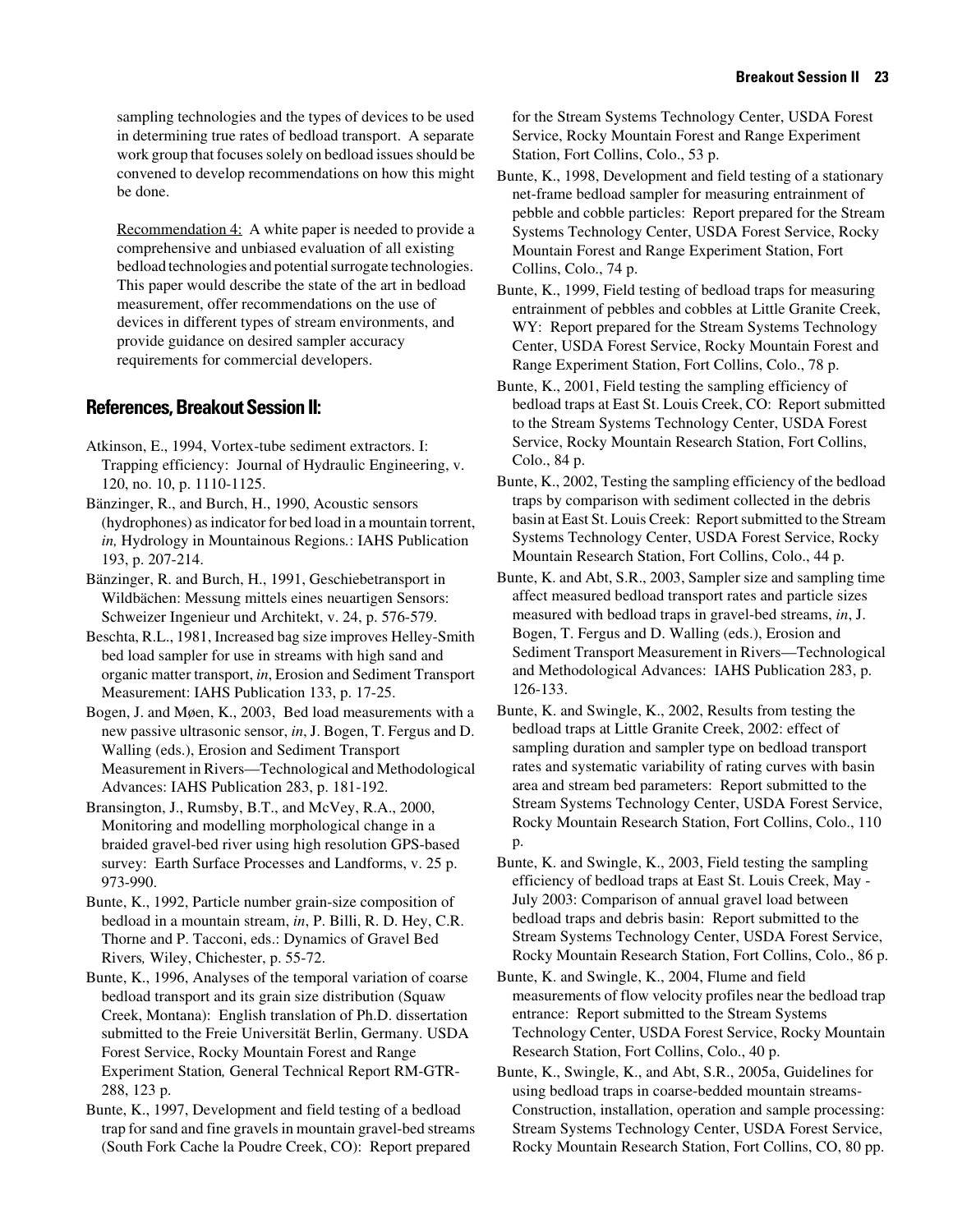Bunte, K., Abt, S.R., and Potyondy, J.P., 2001, Portable bedload traps with high sampling intensity for representative sampling of gravel transport in wadable mountain streams, *in*, Proceedings of the 7th Federal Interagency Sedimentation Conference, Reno, Nev., v. 2, p. III 24 - III 31, accessed August 31, 2004, at *[http://water.usgs.gov/pubs/](http://water.usgs.gov/pubs/misc_reports/FISC_1947-2001/) [misc\\_reports/FISC\\_1947-2001/](http://water.usgs.gov/pubs/misc_reports/FISC_1947-2001/)*

Bunte, K., Abt, S.R., Potyondy, J.P., and Ryan, S.E., 2004, Measurement of coarse gravel and cobble transport using a portable bedload trap: Journal of Hydraulic Engineering, v. 130, no. 9, p. 879-893.

Busskamp, R., 1994a, Erosion, Einzellaufwege und Ruhephasenanalyse und Modellierung der stochastischen Parameter des Grobgeschiebetransportes. [Erosion, individual travel distances, and rest phases: analysis and modeling of the stochastic parameters of coarse bedload transport.] Ph.D. dissertation submitted to the Department of Earth Sciences at the Freie Universität Berlin, Germany.

Busskamp, R., 1994b, The influence of channel steps on coarse bed load transport in mountain torrents—case study using the radio tracer technique 'PETSY', *in*, P. Ergenzinger and K.-H. Schmidt, eds., Dynamics and Geomorphology of Mountain Rivers: Lecture Notes in Earth Sciences, Springer Verlag, Berlin, p. 129-139.

Busskamp, R. and Ergenzinger, P., 1991, Neue Analysen zum Transport von Grobgeschiebe—Messung Lagrangescher Parameter mit der Radiotracertechnik (PETSY). [New analyses of coarse bedload transport measurements of Lagrangian parameters with the radio tracer technique (PETSY)], *in*, Deutsche Gewässerkundliche Mitteilungen, v. 35, no. 2, p. 57-63.

Busskamp, R. and Gintz, D., 1994, Geschiebefrachterfassung mit Hilfe von Tracern in einem Wildbach (Lainbach/ Oberbayern). [Bedload transport determination using tracers in a mountain torrent (Lainbach/Upper Bavaria)], *in*, D. Barsch, R. Mäusbacher, K.-H. Pörtge and K.-H. Schmidt, eds., Messungen in fluvialen Systemen. Feld- und Laboruntersuchungen zur Erfassung des Wasser- und Stoffhaushaltes: Springer Verlag, Heidelberg, p. 179-193.

Butler, P.R., 1977, Movement of cobbles in a gravel-bed stream during a flood season: Geological Society of America Bulletin, v. 88, p. 1072-1074.

Chacho, E.F., Burrows R.L., and Emmett, W.W., 1989, Detection of coarse sediment movement using radio transmitters: International Association for Hydraulic Research (IAHR), Proceedings of the 23. Congress, Technical Session B, p. B367-B373.

Chacho, E.F., Emmett, W.W., and Burrows, R.L., 1994, Monitoring gravel movement using radio transmitters, *in*, G.V. Cotroneo and R.R. Rumer, eds., Hydraulic Engineering '94, Proceedings of the 1994 Conference, ASCE, New York, v. 2, p.785-789.

Chacho, E.F., Emmett, W.W., and Burrows, R.L., 1996, Motion characteristics of coarse sediment in a gravel-bed river, *in*, Proceedings of the 6th Federal Interagency Sedimentation Conference, Las Vegas, Nev., V 1 -V 8, accessed August 31, 2004, at *[http://water.usgs.gov/pubs/misc\\_reports/](http://water.usgs.gov/pubs/misc_reports/FISC_1947-2001/) [FISC\\_1947-2001/](http://water.usgs.gov/pubs/misc_reports/FISC_1947-2001/)*

Childers, D., 1991, Sampling differences between the Helley-Smith and BL-84 bedload samplers, *in*, Proceedings of the 5th Federal Interagency Sedimentation Conference, Las Vegas, Nev.*,* VI 31 - VI 38, accessed August 31, 2004, *[http://water.usgs.gov/pubs/misc\\_reports/FISC\\_1947-2001/](http://water.usgs.gov/pubs/misc_reports/FISC_1947-2001/)*

Childers, D., 1999, Field comparison of six-pressure-difference bedload samplers in high energy flow: U.S. Geological Survey Water-Resource Investigations Report 92-4068, 59 p., accessed January 26, 2005, at *[http://pubs.er.usgs.gov/](http://pubs.er.usgs.gov/pubs/wri/wri924068/) [pubs/wri/wri924068/](http://pubs.er.usgs.gov/pubs/wri/wri924068/)*

Childers, D., Kresch, D.L., Gustafson, S.A., Randle, T.J., Melena, J.T., and Cluer, B., 2000, Hydrologic data collected during the 1994 Lake Mills drawdown experiment, Elwha River, Washington: U.S. Geological Survey Water-Resources Investigation Report 99-4215, 115 p.

Church, M., Wolcott, J.F., and Fletcher, W.K., 1991, A test of equal mobility in fluvial sediment transport—behavior of the sand fraction: Water Resources Research, v. 27, no. 11, p. 2941-2951.

D'Agostino, V., Lenzi, M.A., and Marchi, L., 1994, Sediment transport and water discharge during high flows in an instrumented watershed, *in*, P. Ergenzinger and K.-H. Schmidt, eds., Dynamics and Geomorphology of Mountain Rivers: Lecture Notes in Earth Sciences, v. 52, p. 67-81, Springer Verlag, Berlin.

DeVries, P., Burges, S.J., Daigneau, J. and Stearns, D., 2001, Measurement of the temporal progression of scour in a poolriffle sequence in a gravel-bed stream using an electronic scour monitor: Water Resources Research, v. 37, no. 11, p. 2805-2816.

Dinehart, R.L., 1992, Evolution of coarse gravel bed forms: field measurement at flood stage: Water Resources Research, v. 28, no. 10, p. 2667-2689.

Dinehart, R.L., 2001, Bedform mapping in the Sacramento River, *in*, Proceedings of the 7th Federal Interagency Sedimentation Conference, Reno, Nev., v.1, p. III 55 - III 62, accessed August 31, 2004, at *[http://water.usgs.gov/pubs/](http://water.usgs.gov/pubs/misc_reports/FISC_1947-2001/) [misc\\_reports/FISC\\_1947-2001/](http://water.usgs.gov/pubs/misc_reports/FISC_1947-2001/)*

Dixon, M. and Ryan, S.E., 2001, Using an underwater video camera for observing bedload transport in mountain stream, *in*, Proceedings of the 7th Federal Interagency Sedimentation Conference, Reno, Nev., poster-70-73, accessed August 31, 2004, at *[http://water.usgs.gov/pubs/misc\\_reports/](http://water.usgs.gov/pubs/misc_reports/FISC_1947-2001/) [FISC\\_1947-2001/](http://water.usgs.gov/pubs/misc_reports/FISC_1947-2001/)*

Downing, J., Farley, P.J., Bunte, K., Swingle, K. Ryan, S.E., and Dixon, M., 2003, Acoustic gravel-transport sensor, *in*, J. Bogen, T. Fergus and D. Walling, eds., Erosion and Sediment Transport Measurement in Rivers—Technological and Methodological Advances. IAHS Publication 283, p. 193- 200.

Druffel, L., Emmett, W.W., Schneider, V.R., and Skinner, J.V., 1976, Laboratory hydraulic calibration of the Helley-Smith bedload sediment sampler: U.S. Geological Survey Open-File Report 76-752.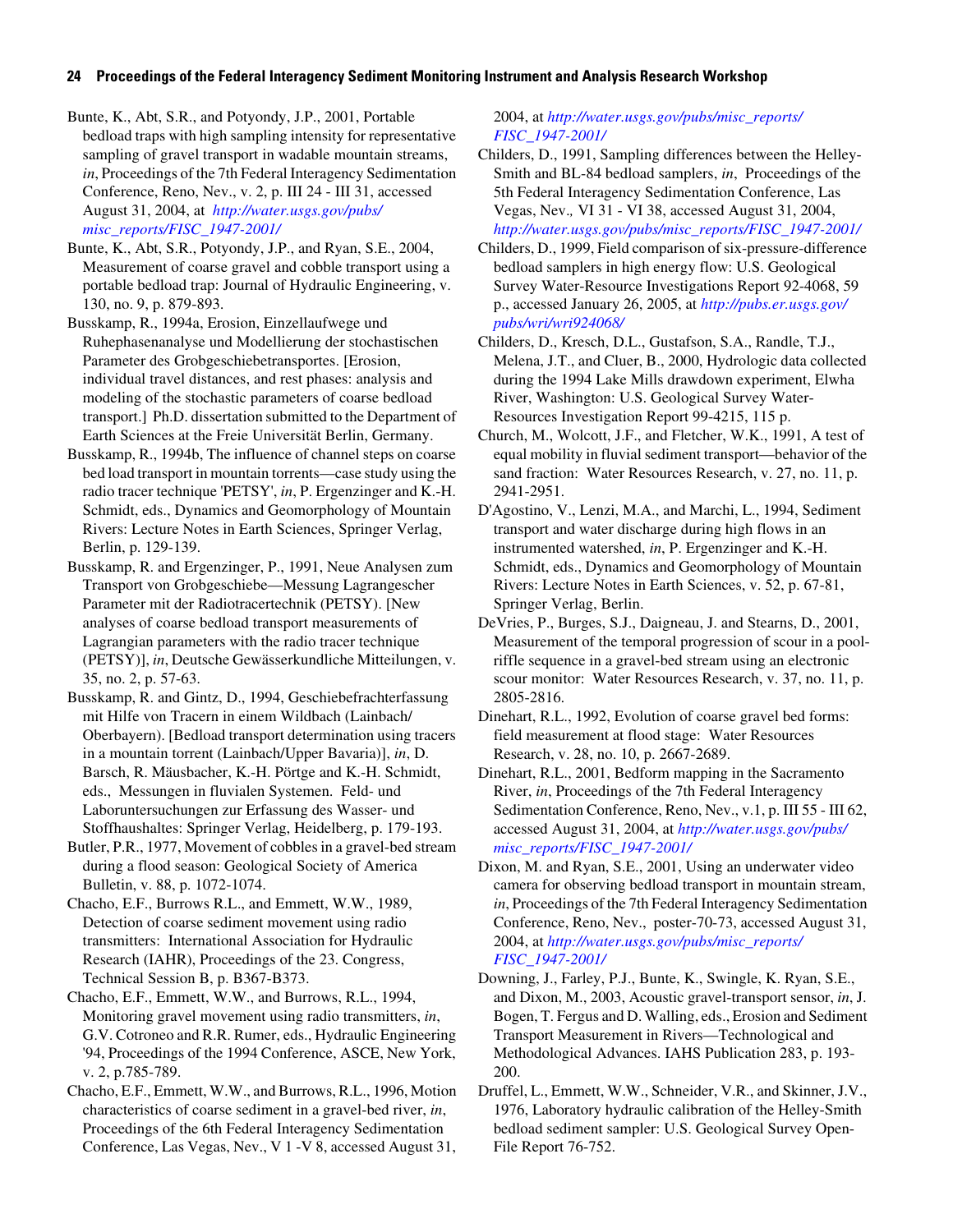Duizendstra, H.D., 2001a, Measuring, observing and pattern recognition of sediment transport in an armoured river using a sampler with attached underwater camera: Physics and Chemistry of the Earth, Part B, no. 26v. 1, p. 59-64.

Duizendstra, H.D., 2001b, Determination of the sediment transport in an armoured gravel-bed river: Earth Surface Processes and Landforms, v. 26, p. 1381-1393.

Emmett, W.W., 1980, A field calibration of the sediment trapping characteristics of the Helley-Smith bedload sampler: U.S. Geological Survey Professional Paper 1139, 44 p.

Emmett, W.W., 1981, Measurement of bed load in rivers, *in*, Erosion and Sediment Transport Measurements: IAHS Publication 133, p. 3-15.

Emmett, W.W., Burrows, R.L., and Chacho, E.F., 1996, Coarse-particle transport in a gravel-bed river: International Journal of Sediment Research, v. 11, no. 2, p. 8-21.

Engel, P. and Lau, Y.L., 1981, The efficiency of basket type bed load samplers, *in*, Erosion and Sediment Transport Measurement: IAHS Publication 133, p. 27-34.

Ergenzinger, P. and De Jong, C. 2003, Perspectives on bed load measurements, *in,* J. Bogen, T. Fergus and D. Walling, eds., Erosion and Sediment Transport Measurement in Rivers—Technological and Methodological Advances: IAHS Publication 283, p.113-125.

Ergenzinger, P., de Jong, C., and Christaller, G., 1994a, Interrelationships between bedload transfer and river bed adjustment in mountain rivers—an example from Squaw Creek, Montana, *in*, M.J. Kirkby, ed., Process Models and Theoretical Geomorphology: John Wiley and Sons, New York, p. 141-158.

Ergenzinger, P., De Jong, C., Laronne, J.B., and Reid, I., 1994b, Short term temporal variations in bedload transport rates: Squaw Creek, Montana, USA, and Nahal Yatir and Nahal Estemoa, Israel, *in*, P. Ergenzinger and K.-H. Schmidt, eds., Dynamics and Geomorphology of Mountain Rivers: Lecture Notes in Earth Sciences, Springer Verlag, Berlin, p. 251-264.

Ferguson, R.I., and Wathen, S.J., 1998, Tracer-pebble movement along a concave river profile—virtual velocity in relation to grain size and shear stress: Water Resources Research, v. 34, no. 8, p. 2031-2038.

Ferguson, R.I., Hoey, T.B., Wathen, S.J., Werritty, A., Hardwick R.I., and Smith, G.H.S., 1998, Downstream fining of river gravels: integrated field, laboratory and modeling study, *in*, P.C. Klingeman, R.L. Beschta, P.D. Komar and J.B. Bradley, eds., Gravel-Bed Rivers in the Environment: Water Resources Publications LLC, Highlands Ranch, CO, p. 85-114.

Froehlich, W., 2003, Monitoring bedload transport using acoustic and magnetic devices, *in*, J. Bogen, T. Fergus and D. Walling, eds., Erosion and Sediment Transport Measurement in Rivers—Technological and Methodological Advances: IAHS Publication 283, p. 201-210.

Gao, H., 1991, The comparison tests of gravel bed load samplers: Proceedings of the 5th Federal Interagency Sedimentation Conference, Las Vegas, Nev., VI 55 - VI 62, accessed at August 31, 2004, a *[http://water.usgs.gov/pubs/](http://water.usgs.gov/pubs/misc_reports/FISC_1947-2001) [misc\\_reports/FISC\\_1947-2001/](http://water.usgs.gov/pubs/misc_reports/FISC_1947-2001)*

Garcia, C., Laronne, J.B., and Sala, M., 2000, Continuous monitoring of bedload flux in a mountain gravel-bed river: Geomorphology, v. 34, p. 23-31.

Gaudet, J.M., Roy, J.B., and Best, J.B., 1994, Effects of orientation and size of Helley-Smith sampler on its efficiency: Journal of Hydraulic Engineering, v. 120, no. 6, p. 758-766.

Gintz, D., Hassan, M.A., and Schmidt, K.–H., 1996, Frequency and magnitude of bedload transport in a mountain river: Earth Surface Processes and Landforms, v. 21, p. 433-445.

Gottesfeld, A.S. and Tunnicliffe, J., 2003, Bed load measurements with a passive magnetic induction device. *in*, J. Bogen, T. Fergus and D. Walling, eds., Erosion and Sediment Transport Measurement in Rivers—Technological and Methodological Advances: IAHS-Publication 283, p. 211-221.

Gray, J.R., Webb, R.H., and Hyndman, D.W., 1991, Low-flow sediment transport in the Colorado River: Proceedings of the 5th Federal Interagency Sedimentation Conference: Interagency Advisory Committee on Water Data, Subcommittee on Sedimentation, Las Vegas, Nev., v. 1, p. 4-63 to 4-71, accessed August 31, 2004, at *[http://](http://water.usgs.gov/pubs/misc_reports/FISC_1947-2001/
) [water.usgs.gov/pubs/misc\\_reports/FISC\\_1947-2001/](http://water.usgs.gov/pubs/misc_reports/FISC_1947-2001/
)*

Habersack, H.M., 2001, Radio-tracking gravel particles in a large braided river in New Zealand: a field test of the stochastic theory of bedload transport proposed by Einstein: Hydrological Processes, v. 15, p. 377-391.

Habersack, H.M., 2003, Use of radio-tracking techniques in bedload transport investigations, *in*, J. Bogen, T. Fergus and D.E. Walling, eds., Erosion and Transport Measurement in Rivers—Technological and Methodological Advances: IAHS Publication 283, p. 172-180.

Habersack, H.M. and Laronne, J.B., 2001, Bed load texture in an alpine gravel bed river: Water Resources Research, v. 37, no. 12, p. 3359-3370.

Habersack, H.M. and Laronne, J.B., 2002, Evaluation and improvement of bedload discharge formulas based on Helley-Smith sampling in an Alpine gravel-bed river: Journal of Hydraulic Engineering, v. 128, no. 5, p. 484-499.

Habersack, H.M, Nachtnebel P.N., and Laronne, J.B., 2001, The continuous measurement of bedload discharge in a large alpine gravel bed river with a slot sampler: Journal of Hydraulic Research, v. 39, p. 125-133.

Hardardottir, J. and Snorrason, A., 2003, Sediment monitoring of glacial rivers in Iceland: new data on bed load transport, *in*, J. Bogen, T. Fergus and D. Walling, eds., Erosion and Sediment Transport Measurement in Rivers—Technological and Methodological Advances: IAHS Publication 283, p. 154-163.

Harris, T. and Richards, K.S., 1995, Design and calibration of a recording bedload trap: Earth Surface Processes and Landforms*,* v. 20, p. 711-720.

Haschenburger, J.K. and Church, M., 1998, Bed material transport estimated from the virtual velocity of sediment: Earth Surface Processes and Landforms, v. 23, p. 791-808.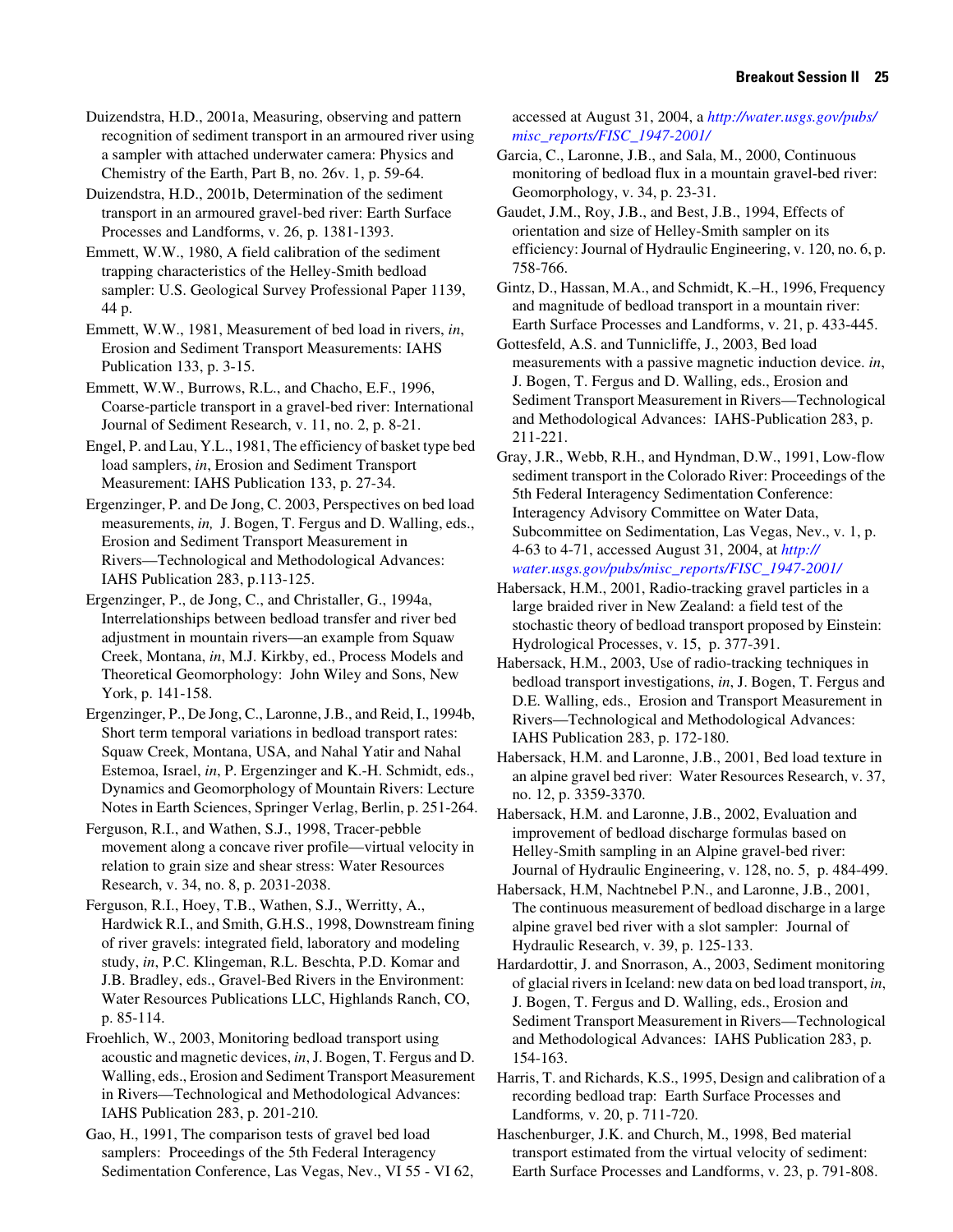Hassan, M.A., 1990, Scour, fill, and burial depth of coarse material in gravel bed streams: Earth Surface Processes and Landforms, v. 15, p. 341-356.

Hassan, M.A. and Church, M., 1992, The movement of individual grains on the streambed, *in,* P. Billi, R.D. Hey, C.R. Thorne and P. Tacconi, eds., Dynamics of Gravel Bed Rivers: John Wiley, Chichester, Great Britain, p. 159-175.

Hassan, M.A. and Church, M., 2001, Sensitivity of bedload transport in Harris Creek – seasonal and spatial variation over a cobble-gravel bar: Water Resources Research*,* v. 37, no. 3, p. 813-825.

Hassan, M.A., and Ergenzinger, P., 2003, Use of tracers in fluvial geomorphology, *in*, Kondolf, G.M., and Piégay, H., eds., Tools in Fluvial Geomorphology: John Wiley and Sons, Chichester, Great Britain, p. 397-423.

Hassan, M.A., Church, M., and Ashworth, P.J., 1992, Virtual rate and mean distance of travel of individual clasts in gravelbed channels: Earth Surface Processes and Landforms, v. 17, p. 617-627.

Hassan, M.A., Church, M., and Schick, A.P., 1991, Distance of movement of coarse particles in gravel bed streams: Water Resources Research, v. 27, no. 4, p. 503-511.

Hassan, M.A., Schick, A.P., and Shaw, P., 1999, The transport of gravel in an ephemeral sandbed river: Earth Surface Processes and Landforms, v. 25, p. 623-640.

Hayes, S.K., Montgomery, D.R., and Newhall, C.G., 2002, Fluvial sediment transport and deposition following the 1991 eruption of Mount Pinatubo: Geomorphology, v. 45, p. 211- 224.

Hayward, J.A., 1980, Hydrology and stream sediments in a mountain catchment, *in*, Tussock Grasslands and Mountain Lands Institute: Special Publication 17, 236 p.

Hayward, J.A. and Sutherland, A.J., 1974, The Torlesse stream vertex-tube sediment trap: Journal of Hydrology (N.Z.), v. 13, no. 1, p. 41-53.

Helley, E.J. and Smith, W., 1971, Development and calibration of a pressure-difference bedload sampler: U.S. Geological Survey Open-File Report 73-108.

Hubbell, D.W., 1964, Apparatus and techniques for measuring bedload: U.S. Geological Survey Water Supply Paper 1748, accessed January 26, 2005, at *[http://pubs.er.usgs.gov/pubs/](http://pubs.er.usgs.gov/pubs/wsp/wsp1748/) [wsp/wsp1748/](http://pubs.er.usgs.gov/pubs/wsp/wsp1748/)* 

Hubbell, D.W., Stevens, H.H., and Beverage, J.P., 1985, New approach to calibrating bed load samplers: Journal of Hydraulic Engineering, v. 111, no. 4, p. 677-694.

Hubbell, D.W., Stevens, H.H., Skinner, J.V., and Beverage, J.P., 1987, Laboratory Data on Coarse-Sediment Transport for Bedload-Sampler Calibrations: U.S. Geological Survey Water-Supply Paper 2299, accessed January 26, 2005, at *<http://pubs.er.usgs.gov/pubs/wsp/wsp2299/>*

Johnson, C.W., Engleman, R.L., Smith, J.P., and Hansen, C.L., 1977, Helley-Smith bed load samplers: Journal of the Hydraulics Division, ASCE*,* 103 (HY10), p. 1217-1221.

Kondolf, G.M. and W.V.G. Matthews, 1986, Transport of tracer gravels on a coastal California River: Journal of Hydrology*,* v. 85, p. 265-280.

Laronne, J.B. and Carson, M.A., 1976, Interrelationships between bed morphology and bed material transport for a small, gravel-bed channel: Sedimentology, v. 23, p. 76-85.

Laronne, J.B., Outhet, D.N., Duckham, J.L. and McCabe, T.J., 1992, Determining event bedload volumes for evaluation of potential degradation sites due to gravel extraction, N.S.W., Australia, *in*, Erosion and Sediment Transport Monitoring in River Basins: IAHS Publication 210, p. 87-94.

Laronne, J.B., Alexandrov, Y., Bergman, N., Cohen, H., Garcia, C., Habersack, H., Powell, D.M., and Reid, I., 2003, The continuous monitoring of bedload flux in various fluvial systems, *in*, J. Bogen, T. Fergus and D. Walling, eds., Erosion and Sediment Transport Measurement in Rivers—Technological and Methodological Advances: IAHS Publication 283, p. 134-145.

Lenzi, M.A., Marchi, L., and Scussel, G.R., 1990, Measurement of coarse sediment transport in a small Alpine stream, *in*, Hydrology in Mountainous Regions, 1, IAHS Publication 193, p. 223-230.

Lenzi, M.A., D'Agostino, V., and Billi, P., 1999, Bedload transport in the instrumented catchment of the Rio Cordon. Part I: Analysis of bedload records, conditions and threshold of bedload entrainment: Catena, v. 36, p. 171-190.

Lewis, J. 1991, An improved bedload sampler: Proceedings of the 5th Federal Interagency Sedimentation Conference, Las Vegas, Nev., VI 1 - VI 8, accessed August 31, 2004, at *[http://water.usgs.gov/pubs/misc\\_reports/FISC\\_1947-2001/](http://water.usgs.gov/pubs/misc_reports/FISC_1947-2001/)*

McBain and Trush, 2004, Coarse sediment management plan for the lower Tuolumne River, revised final report. Prepared for the Tuolumne River Advisory Committee, McBain and Trush, Arcata, CA, 347 p., accessed January 19, 2005, at *[http://www.delta.dfg.ca.gov/afrp/Project.asp?code=2000-](http://www.delta.dfg.ca.gov/afrp/Project.asp?code=2000-41) 41*

McNamara, J.P., Bordon, J.C., and Fitzgerald, F., 2001, Radiotracking of cobbles in a mountain stream in southwest Idaho: Proceedings of the 7th Federal Interagency Sedimentation Conference, Reno, Nev*.*, v. 1: p. III 63 - III 69, accessed August 31, 2004, at *[http://water.usgs.gov/pubs/](http://water.usgs.gov/pubs/misc_reports/FISC_1947-2001/) [misc\\_reports/FISC\\_1947-2001/](http://water.usgs.gov/pubs/misc_reports/FISC_1947-2001/)*

Milhous, R.T., 1973, Sediment transport in a gravel-bottomed stream: Ph.D. dissertation, Oregon State University, Corvallis.

Mizuyama, T., Fujita, M., and Nonaka, M., 2003, Measurement of bedload with use of hydrophone in mountain torrents, *in*, J. Bogen, T. Fergus and D. Walling, eds., Erosion and Sediment Transport Measurement in Rivers—Technological and Methodological Advances: IAHS Publication 283, p. 222-227.

Nankervis, J., 1994, Summary of fluvial study site data collection. Water Division 1 Water Rights Adjudication, Greeley, CO: Report prepared for the Stream Systems Technology Center, USDA Forest Service, Rocky Mountain Forest and Range Experiment Station, Fort Collins, Colo., 24 p.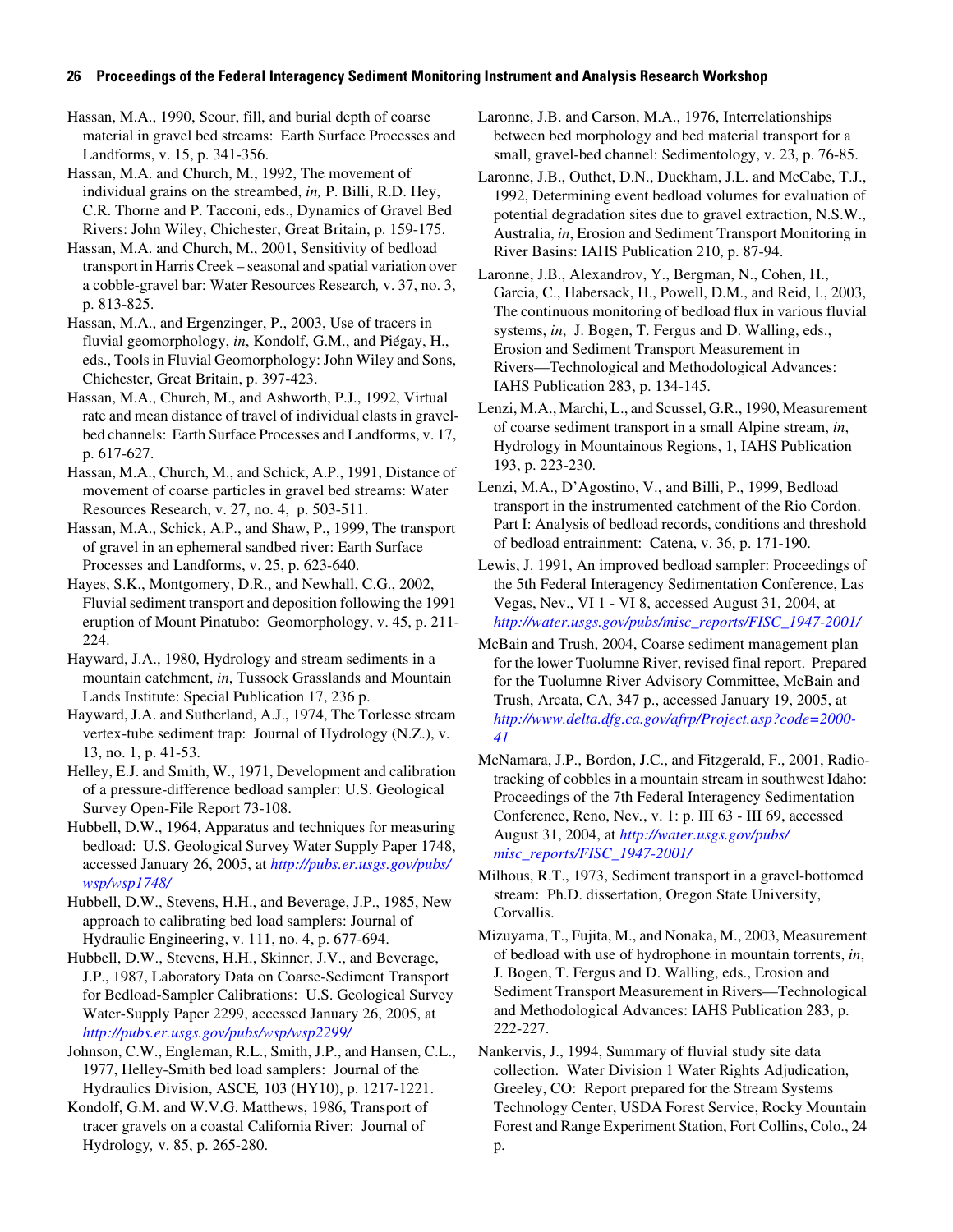Nanson, G.C., 1974, Bedload and suspended-load transport in a small, steep, mountain stream: American Journal of Science, v. 274, p. 471-486.

O'Leary, S.J. and Beschta, R.L., 1981, Bed load transport in an Oregon Coast Range stream: Water Resources Bulletin, v. 17, no. 5, p. 886-894.

Pitlick, J., 1988, Variability of bed load movement: Water Resources Research, v. 24, no. 1, p. 173-177.

Powell, D.M. and Ashworth, P.J., 1995, Spatial pattern of flow competence and bedload transport in a divided gravel bed river: Water Resources Research, v. 31, no. 3, p. 741-752.

Powell, D.M., Reid, I., Laronne, J.B., and Frostick, L.E., 1998, Cross stream variability of bedload flux in narrow and wider ephemeral channels during desert flash floods, *in*, P.C. Klingeman, R.L. Beschta, P.D. Komar and J.B. Bradley, eds., Gravel-Bed Rivers in the Environment: Water Resources Publications, Littleton, Colo., p. 177-196.

Reid, I. and Frostick, L.E., 1986, Dynamics of bedload transport in Turkey Brook, a coarse grained alluvial channel: Earth Surface Processes and Landforms, v. 11, p. 143-155.

Reid, I. and Laronne, J.B., 1995, Bed load sediment transport in an ephemeral stream and a comparison with seasonal and perennial counterparts: Water Resources Research, v. 31, no. 3, p. 773-781.

Reid, I., Frostick, L.E., and Layman, J.T., 1985, The incidence and nature of bedload transport during flood flows in coarsegrained alluvial channels: Earth Surface Processes and Landforms, v. 10, p. 33-44.

Reid, I., Layman, J.T. and Frostick, L.E., 1980, The continuous measurements of bedload discharge: Journal of Hydraulic Research, v. 18, no. 3, p. 243-249.

Rennie, C.D., Millar, R.G., and Church, M.A., 2002, Measurement of bed load velocity using an acoustic Doppler current profiler: Journal of Hydraulic Engineering, v. 128, no. 5, p. 473-483.

Richardson, K., Benson, I., and Carling, P.A., 2003, An instrument to record sediment movement in bedrock channels, *in*, J. Bogen, T. Fergus and D. Walling, eds., Erosion and Sediment Transport Measurement in Rivers—Technological and Methodological Advances: IAHS Publication 283, p. 228-235.

Rickenmann, D., 1994, Bedload transport and discharge in the Erlenbach stream, *in*, P. Ergenzinger and K.-H. Schmidt, eds., Dynamics and Geomorphology of Mountain Rivers: Lecture Notes in Earth Sciences, v. 52, p. 53-66, Springer Verlag, Berlin.

Rickenmann, D., 1997, Sediment transport in Swiss torrents: Earth Surface Processes and Landforms, v. 22, p. 937-951.

Rickenmann, D. and Dupasquier, P., 1994, Messung des feststofftransportes im Erlenbach. [Sediment transport measurement in the Erlenbach stream]: Beiträge zur Geologie der Schweiz - Hydrologie, v. 35, p. 134-144.

Rickenmann, D., Hofer, B., and Fritschi, B., 1997, Geschiebemessungen mittels hydrophon. [Bedload transport measurements with a hydrophone]: Österreichische Wasserund Abfallwirtschaft, 11/12.

Rosenfeld, C.L., Castro, J.M., and Childers, E.S., 1996, Individual gravel tracking using a passive radio transponder system: Proceedings of the 6th Federal Interagency Sedimentation Conference, Las Vegas, Nev., V47 - V51, accessed August 31, 2004, at *[http://water.usgs.gov/pubs/](http://water.usgs.gov/pubs/misc_reports/FISC_1947-2001/) [misc\\_reports/FISC\\_1947-2001/](http://water.usgs.gov/pubs/misc_reports/FISC_1947-2001/)*

Rouse, H.L., 1994, Measurement of bedload gravel transport: the calibration of a self-generated noise system: Earth Surface Processes and Landforms, v. 19, p. 789-800.

Rubin, D.M., Tate, G.B., Topping, D.J., and Anima, R.A., 2001, Use of rotating side-scan sonar to measure bedload: Proceedings of the 7th Federal Interagency Sedimentation Conference, Reno, Nev., v. 1, p. III 139 - III 143, accessed August 31, 2004, at *[http://water.usgs.gov/pubs/](http://water.usgs.gov/pubs/misc_reports/FISC_1947-2001/) [misc\\_reports/FISC\\_1947-2001/](http://water.usgs.gov/pubs/misc_reports/FISC_1947-2001/)*

Ryan, S.E., 1998, Sampling bedload transport in coarse-grained mountain channels using portable samplers: Proceedings of the Federal Interagency Workshop "Sediment Technology for the 21st Century", St. Petersburg, Fla., accessed September 2, 2004, at *[http://water.usgs.gov/osw/techniques/](http://water.usgs.gov/osw/techniques/sedtech21/ryan.html) [sedtech21/ryan.html](http://water.usgs.gov/osw/techniques/sedtech21/ryan.html)*

Ryan, S.E., 2001, The influence of sediment supply on rates of bedload transport: a case study of three streams on the San Juan National Forest: Proceedings of the 7th Federal Interagency Sedimentation Conference, Reno, Nev., v. 1, p. III 48 - III 54, accessed August 31, 2004, at *[http://](http://water.usgs.gov/pubs/misc_reports/FISC_1947-2001/) [water.usgs.gov/pubs/misc\\_reports/FISC\\_1947-2001/](http://water.usgs.gov/pubs/misc_reports/FISC_1947-2001/)*

Ryan, S.E and Dixon, M., 2002, Bedload movement in a mountain gravel-bed stream: CD-ROM Video, Technology Transfer, Stream Systems Technology Center, Fort Collins, Colo.

Ryan, S.E. and Emmett, W.W., 2002, The nature of flow and sediment movement in Little Granite Creek near Bondurant, WY: USDA Forest Service, Rocky Mountain Research Station, General Technical Report RMRS-GTR-90.

Ryan, S.E. and Porth, L.S., 1999, A field comparison of three pressure-difference bedload samplers: Geomorphology, v. 30, p. 307-322.

Ryan, S.E. and Troendle, C.A., 1997, Measuring bedload in coarse-grained mountain channels: procedures, problems, and recommendations, *in*, Water Resources Education, Training, and Practice: Opportunities for the Next Century, American Water Resources Association Conference, Keystone, Colo., p. 949-958.

Schmidt, K.-H and Ergenzinger, P., 1992, Bedload entrainment, travel lengths, step lengths, rest periods, studied with passive (iron, magnetic) and active (radio) tracer techniques: Earth Surface Processes and Landforms, v. 17, p. 147-165.

Schmidt, K.-H. and Gintz, D., 1995, Results of bedload tracer experiments in a mountain river, *in*, E.J. Hickins, ed., River Geomorphology: John Wiley and Sons, Chichester, Great Britain, p.37-54.

Sear, D.A., 1996, Sediment transport processes in pool-riffle sequences: Earth Surface Processes and Landforms, v. 21, p. 241-262.